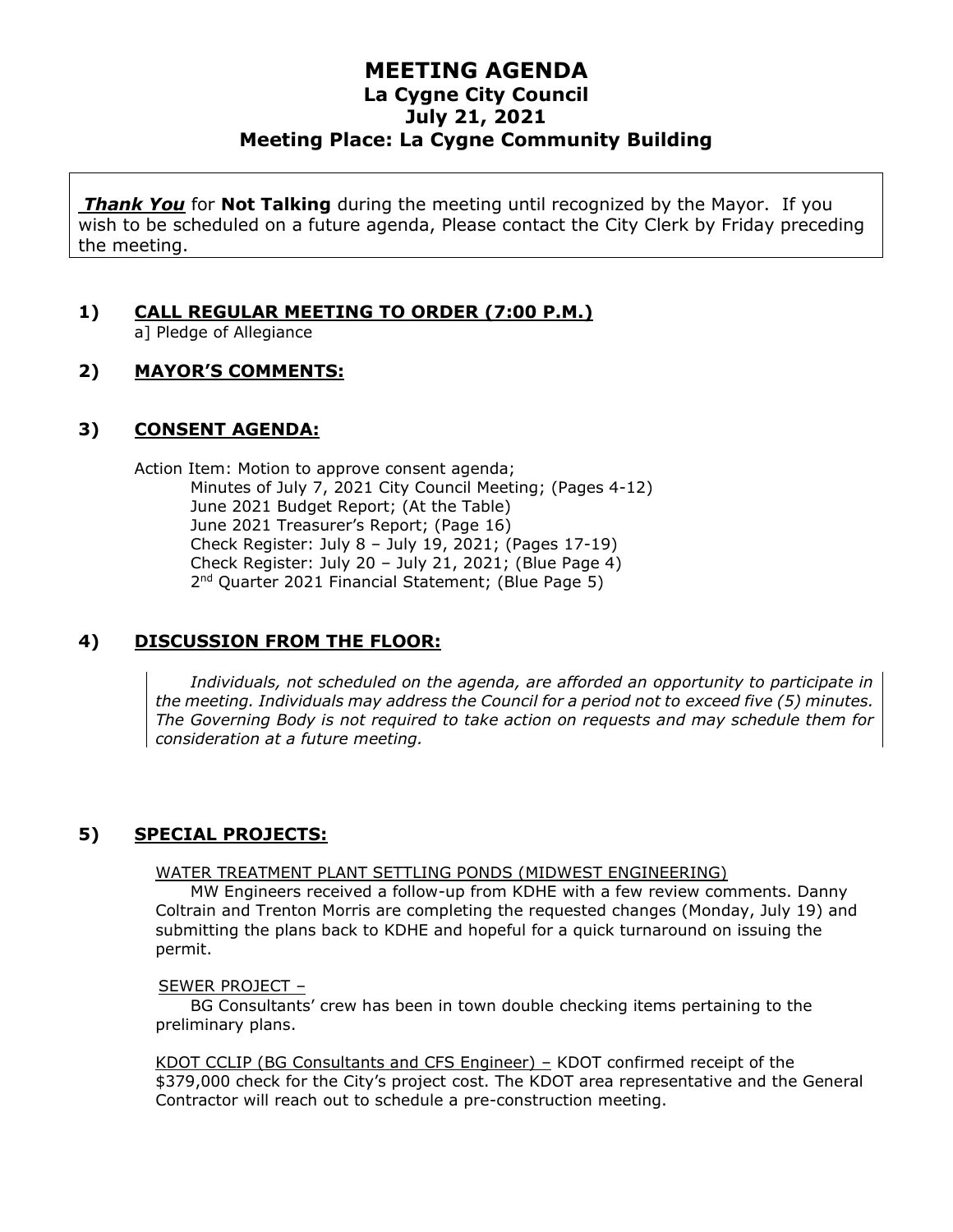# **MEETING AGENDA La Cygne City Council July 21, 2021 Meeting Place: La Cygne Community Building**

## **6) REPORTS OF CITY OFFICERS:**

- $\checkmark$  City Attorney Burton Harding –
- $\checkmark$  Police Chief & Codes Officer Tina Fenoughty (Blue Pages 6)
- $\checkmark$  Codes Officer Allison Fox
- $\checkmark$  Public Works Department Dan Nasalroad (At the Table)
- $\checkmark$  Fire Chief Dan Nasalroad
- $\checkmark$  City Clerk Jodi Wade (Blue Page 7)
- $\checkmark$  Treasurer Connie Gore (Blue Page 8)

## **7) REPORTS OF COUNCIL COMMITTEES:**

- a] Water & Gas---------------------------------------Danny Curtis ------- Keith Stoker
- b] Street ---------------------------------------------James Thies ------- Jerome Mitzner  $\checkmark$  (Postponed until Fall 2021) RFP for Stormwater Master Planning.
	- $\checkmark$  (In Committee review) La Cygne Library parking lot water pooling.
- c] Sewer----------------------------------------------James Thies ------- Thomas Capp
- d] Park------------------------------------------------Danny Curtis ------- Thomas Capp
	- $\checkmark$  Workshop with City Council, Lincoln Towhship and Park Board. Review draft By-laws, discuss operation of the La Cygne Community Park.
- e] Cemetery------------------------------------------Danny Curtis ------- Thomas Capp
- ✓ Draft Ordinance for Chapter XI. Public Property, Article 1. Cemetery regulations
- f] Public Safety---------------------------------------Jerome Mitzner------ Keith Stoker
- g] Community Building------------------------------ Danny Curtis --------James Thies
- h] Employee Relations & Training-------------------Keith Stoker ------ Jerome Mitzner

✓ (Postponed until Spring 2022) Ethics/Public Service Training.

#### **8) SPECIAL COMMITTEE REPORTS:**

- a] Emergency Management None
- b] Swanfest Committee Thanks to the Park Board, Chamber of Commerce, Fire Department, Police Department, Volunteers, Vendors and Wald & Company for a successful Swanfest/Blas in the Park. Everyone enjoyed the food (400 Hot dogs served), Bingo, Kids games and Fireworks.
- c] Planning & Zoning July 8, 2021 unapproved meeting minutes; (White Page 20-22)
- d] La Cygne Community Park Board June 22, 2021 unapproved meeting minutes (White Page 23).